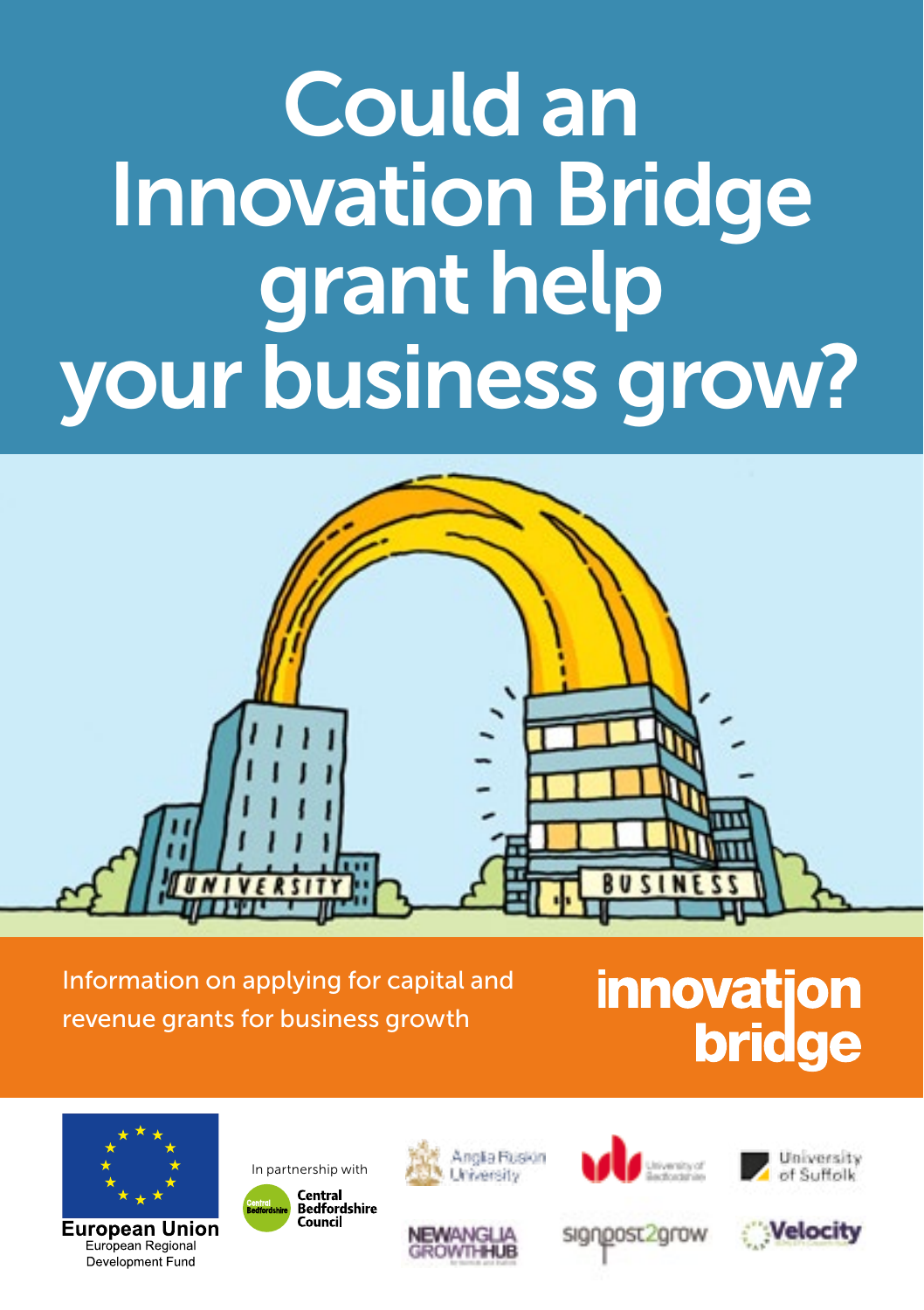# What can I use my grant for?

The grant can be used to contribute to the development of a new product or service or it can be used to grow the business in other innovative ways. Some examples are:

#### Plant and machinery

You can use the grant to purchase plant or machinery to help your business grow and implement innovative new production processes



| <b>Contract Contract Contract Contract Contract Contract Contract Contract Contract Contract Contract Contract Co</b> |
|-----------------------------------------------------------------------------------------------------------------------|

#### Prototype development

You can use the grant to develop your prototype and get it market ready

#### Develop and design a new website or platform

You can use the grant to update your existing website or platform, or design a completely new one





#### Produce new products

If your innovation plan has specified a new product, you can use the grant towards producing it

#### New software

The grant can be used if your business needs a critical piece of software





#### R&D

Use the grant to invest in research and development to unlock an innovative product or process.

#### Improve processes, productivity and efficiency



embedding class-leading knowledge through workshops, courses and consultancy to

make high value business improvements, minimise time and resource waste, control and manage projects more effectively

Innovation Bridge has grant money ready and waiting to help businesses to grow

Innovation Bridge has already helped many businesses develop some exciting and innovative projects.

If you have a project that could help your business growth, Innovation Bridge offers not only grants but also advice and support from leading University academics and researchers.

## To avoid missing out, apply sooner

All grant monies must be spent and paid out by applicants before March 2019. Early applicants will run less risk of running out of time to realise their investment and losing valuable grant funding.

### Who can apply for a grant?

You can apply for a grant if you are an SME.

You'll need to employ fewer than 250 staff, have a turnover of less than €50million or a balance sheet of less than €43million.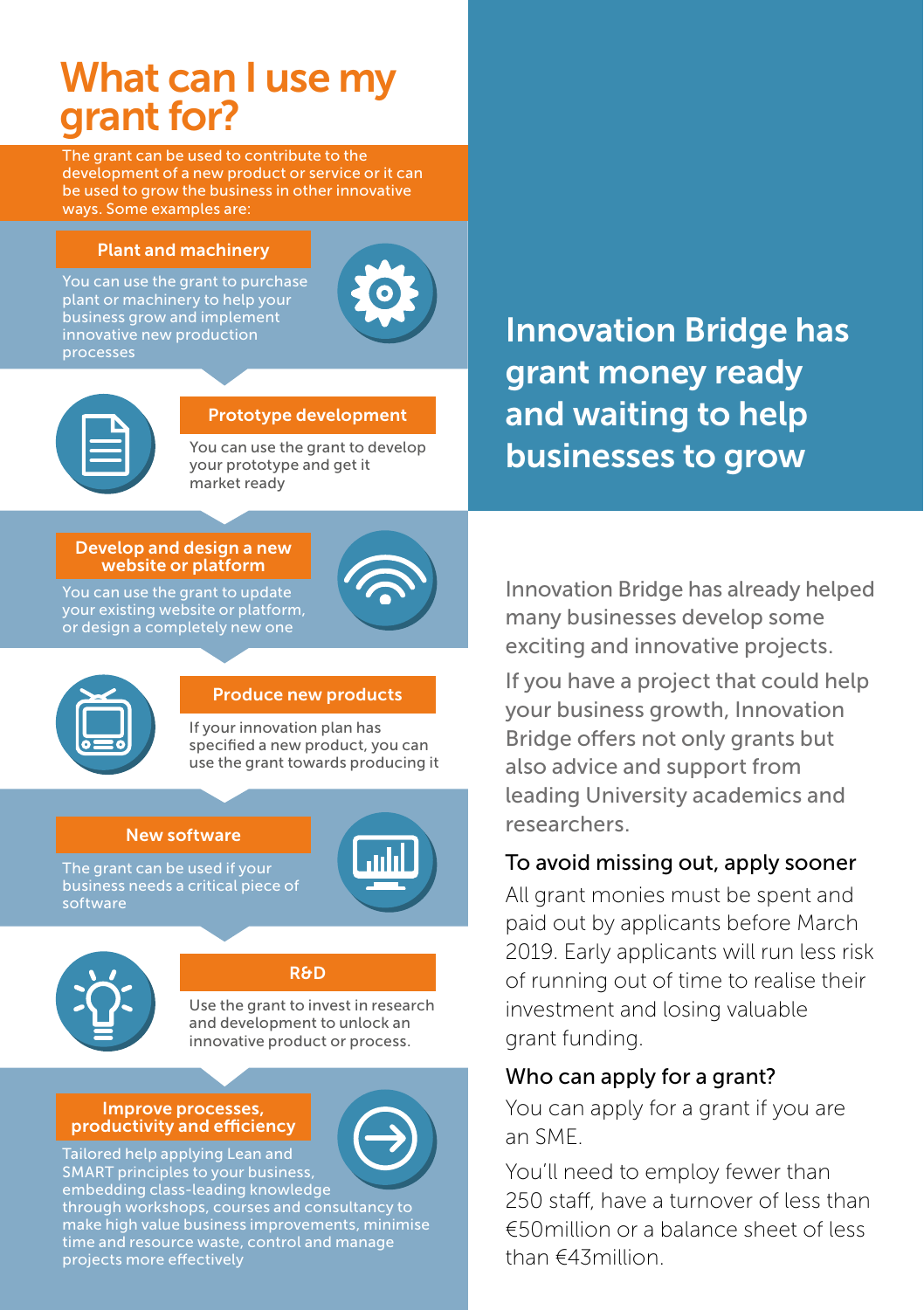SMEs need to be autonomous and not subsidiaries of a larger non-SME body. Some exceptions apply; please check with the Innovation Bridge team if in doubt.

## Ineligible sectors include:

- Agriculture, fisheries, forestry, on-farm food and crop processing, as these sectors already receive EU funding
- Services provided by the state e.g. Education, Healthcare and Social Care
- Retail
- Banks and Insurance

## Funding Available:

The maximum grant value is £15,000 and the minimum grant is £1000. We anticipate the average grant will be in the £3000 - £5000 range.

The intervention rate is up to 30% of the total project cost. For example: if you wish to purchase a machine for £10,000, the grant element could support up to £3000 of the cost.

# How to apply for a grant

To find out more about the grants and get your application underway, please contact the Innovation Bridge Team on: 0300 300 8582 or by e-mail at: innovationbridge@ centralbedfordshire.gov.uk

66 Working with the University of Bedfordshire through Innovation Bridge has helped develop our business and improve both our systems and our turnover.

By using the academic's experience and technical knowledge of the problem they helped us not only improve but increase profitability. We would recommend this scheme to any business looking to improve.

# What can't I use my grant for?

- Day to day business costs
- Wages or staff costs
- Staff training
- Paying off debts and interest
- VAT payments
- Purchase of land or buildings or their repairs
- Replacement of existing machinery or equipment
- Items being purchased with other EU grant funding
- Paying for activities that are usually delivered by the public sector or the state e.g. health care, education etc